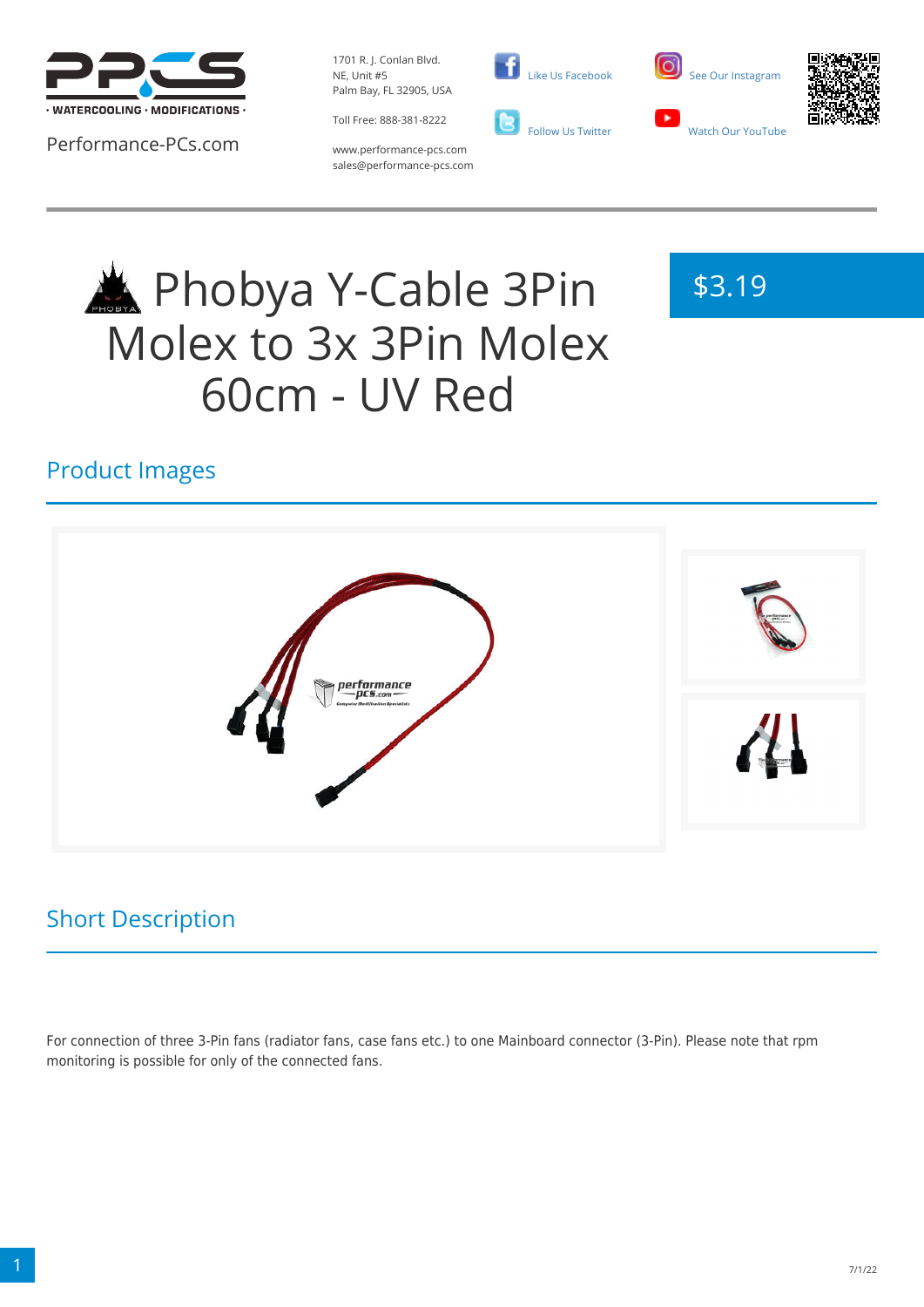#### Product Details:

For connection of three 3-Pin fans (radiator fans, case fans etc.) to one Mainboard connector (3-Pin). Please note that rpm monitoring is possible for only of the connected fans.

Please note: When using this adaptor cable please always consider the limitations of the socket from which it draws power. To high currents and loads caused by the connected fans may damage the connected devices!

### Features

Sleeving:

This cable is not only practical, it is also optically appealing, The surrounding mesh, also called mesh, which is surrounding the cable itself offers the advantages that every Pro-modder is looking for: A completely unique look, even of the cables in the system! Special attention was paid to the combination of cable connectors, sleeve and heatshrink which were used to ensure great design and a unique as well as elegant look.

The idea behind these cables:

Phobya's goal is to make the work of professional and hobby modders a bit easier with these cables. Sleeving is a lot of work and requires much time. But with these cables by Phobya the whole system can be redesigned any way you like by simply adding these cables.

A white sticker on one of the cables shows which fan can be monitored.

## Specifications

Technical specifications: Connectors: 3-Pin to 3x 3-Pin Y-cable Colour: UV Red sleeve, black connectors, black heatshrink Dimensions: 60cm each Conforms with RoHS

Extent of delivery: 1x Phobya Y-cable 3Pin Molex to 3x 3Pin Molex 60cm - UV Red